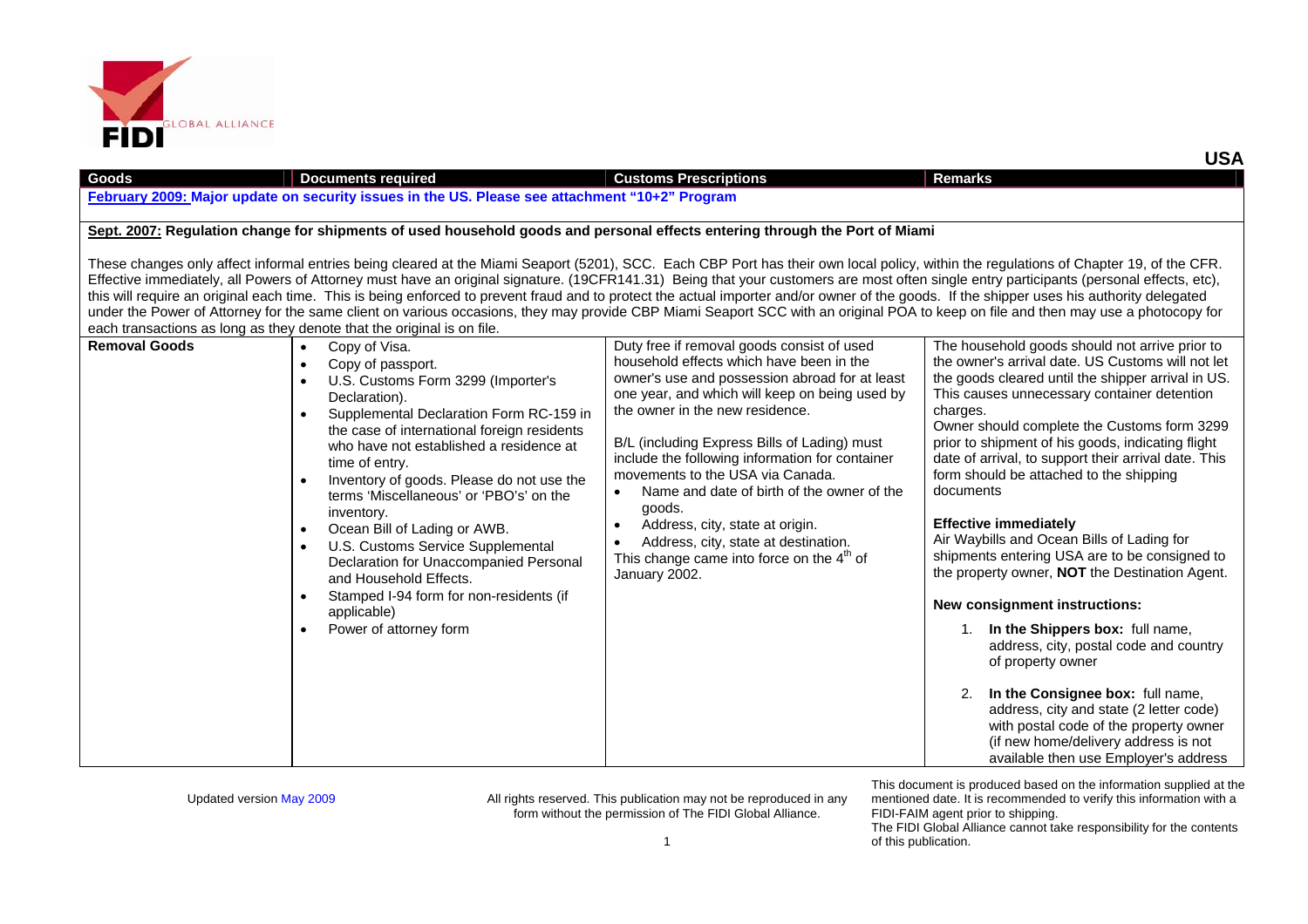

| Goods                                           | <b>Documents required</b>                                                                                                                                                                      | <b>Customs Prescriptions</b>                                                                                                                                                                                                                                         | <b>Remarks</b>                                                                                                                                                             |
|-------------------------------------------------|------------------------------------------------------------------------------------------------------------------------------------------------------------------------------------------------|----------------------------------------------------------------------------------------------------------------------------------------------------------------------------------------------------------------------------------------------------------------------|----------------------------------------------------------------------------------------------------------------------------------------------------------------------------|
|                                                 |                                                                                                                                                                                                |                                                                                                                                                                                                                                                                      | or alternate contact address)                                                                                                                                              |
|                                                 |                                                                                                                                                                                                |                                                                                                                                                                                                                                                                      | <b>Notify Party: The forwarder name,</b><br>3.<br>address, city, state, postal<br>code, telephone and fax number                                                           |
|                                                 |                                                                                                                                                                                                |                                                                                                                                                                                                                                                                      | Please advise your all appropriate staff of this<br>important change in order to avoid delays and<br>additional charges in clearing imports consigned<br>to agents in USA. |
|                                                 |                                                                                                                                                                                                |                                                                                                                                                                                                                                                                      | Enforcement of this new regulation will probably<br>differ in the various U.S. ports of entry. Please<br>contact Agent(s U.S. if you need additional<br>information        |
| <b>Diplomatic goods</b>                         | Request for diplomatic privilege through<br>$\bullet$<br>Consulate and U.S. Department of State<br>or<br>Ocean bill of Lading or AWB.<br>$\bullet$                                             | Duty free entry - no physical inspection of goods.<br>However x-ray examination is possible.                                                                                                                                                                         | Importer's U.S. Consulate or United Nations<br>Mission's Office must initiate the request for free<br>diplomatic entry.                                                    |
| <b>Wedding trousseaux</b>                       | Separate declaration on reverse side of<br>Customs form 3299.                                                                                                                                  | Liable to assessment of customs duties.                                                                                                                                                                                                                              |                                                                                                                                                                            |
| <b>Inheritance</b>                              | Relevant extract of the Will or death<br>certificate.<br>Copy of inventory<br>$\bullet$<br>Letter of inheritance from the inheritor<br>$\bullet$                                               | No duty if the inheritor writes a letter confirming<br>that he grew up with the items and that these<br>were in his immediate household.<br>Liable to assessment of duty if the items were<br>not in the inheritor's immediate household while<br>he was growing up. |                                                                                                                                                                            |
| New furniture, household<br>goods and souvenirs | Sales invoice showing item, price, date and<br>place of purchase.                                                                                                                              | If owner cannot prove purchase was made at<br>least one year prior to import, goods are subject<br>to various rates of duty.                                                                                                                                         |                                                                                                                                                                            |
| <b>Works of Art, Antiques</b>                   | Antiques require production of a certificate of<br>antiquity showing approximate date of<br>production. U.S. Customs has the right to order<br>antiques to U.S. Customs appraisers' stores for | Articles must be at least 100 years old to be<br>considered antique and admitted duty free.<br>Works of art are duty free if they constitute part<br>of household goods removal, possessed by                                                                        | Antiques and works of art imported into the U.S.<br>for resale are subject to different regulations.                                                                       |

This document is produced based on the information supplied at the mentioned date. It is recommended to verify this information with a FIDI-FAIM agent prior to shipping. The FIDI Global Alliance cannot take responsibility for the contents

**USA**

of this publication.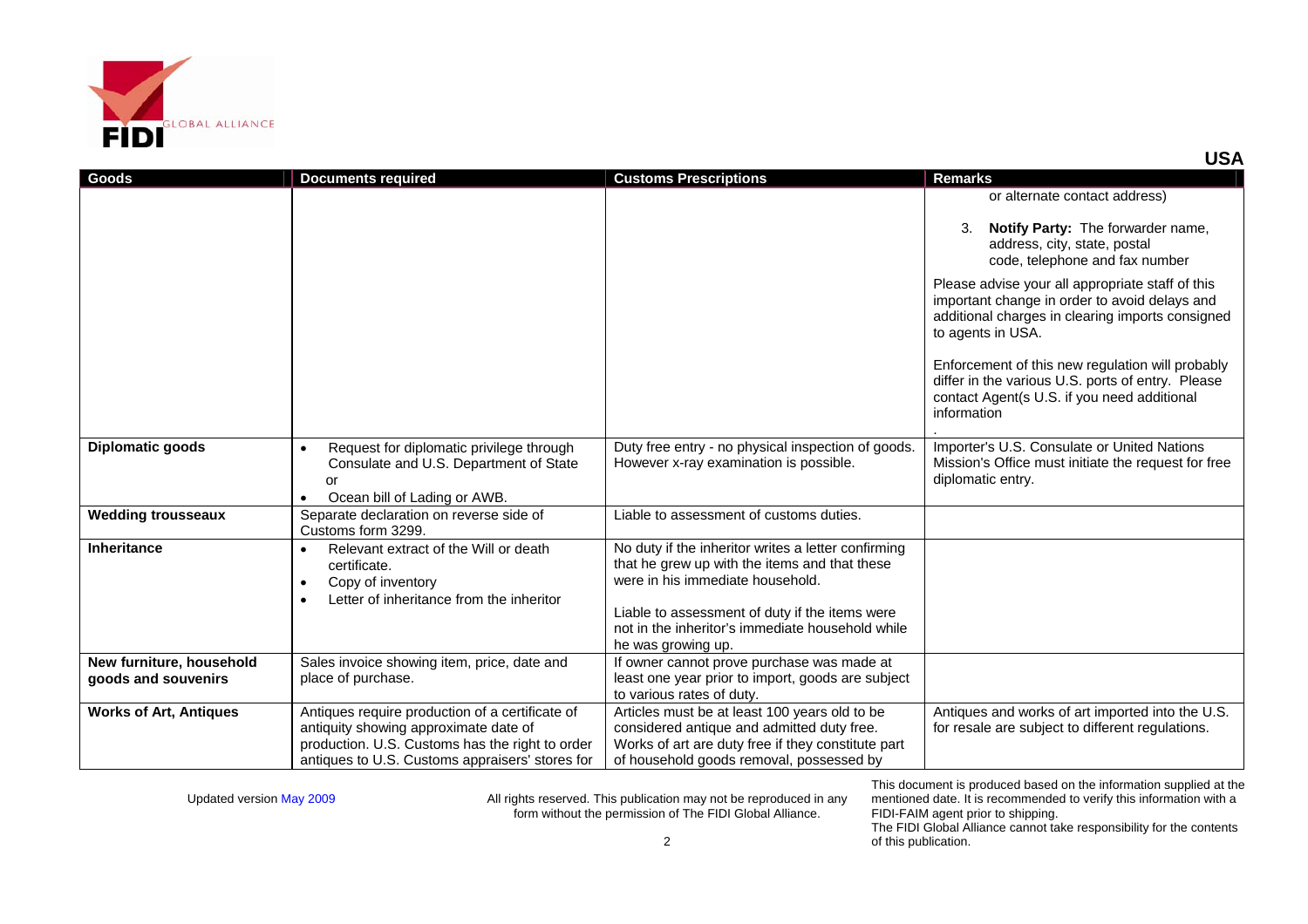

|                                                                          |                                                                                                                                                                                                                                                                                                                                                                                                                                                                                                                                                                                       | for resale.                                                                                                                                                                                                                                                                                  |                                                                                                                                                                                                                                                                                                                                                                                                                                                                                                                                                                                                                                                                                                                                                                                                                             |
|--------------------------------------------------------------------------|---------------------------------------------------------------------------------------------------------------------------------------------------------------------------------------------------------------------------------------------------------------------------------------------------------------------------------------------------------------------------------------------------------------------------------------------------------------------------------------------------------------------------------------------------------------------------------------|----------------------------------------------------------------------------------------------------------------------------------------------------------------------------------------------------------------------------------------------------------------------------------------------|-----------------------------------------------------------------------------------------------------------------------------------------------------------------------------------------------------------------------------------------------------------------------------------------------------------------------------------------------------------------------------------------------------------------------------------------------------------------------------------------------------------------------------------------------------------------------------------------------------------------------------------------------------------------------------------------------------------------------------------------------------------------------------------------------------------------------------|
| Jewellery and precious metal                                             |                                                                                                                                                                                                                                                                                                                                                                                                                                                                                                                                                                                       | Silverware and ornaments are duty free when<br>imported as part of normal household goods.                                                                                                                                                                                                   | Jewellery must not be included with household<br>goods but should accompany owner on arrival.                                                                                                                                                                                                                                                                                                                                                                                                                                                                                                                                                                                                                                                                                                                               |
| <b>Computers</b>                                                         | See removal goods.<br>$\bullet$<br>Specify on inventory, make, model, serial<br>number, value, country of manufacture and<br>where located in shipment. (ex. lift van -<br>rear of container etc.).                                                                                                                                                                                                                                                                                                                                                                                   | Liable to assessment of duty.<br>US Customs will confiscate computers which are<br>deemed counterfeit.<br>Computers are not subject to duty or<br>confiscation if they are shipped with household<br>goods, and they were not purchased abroad<br>(outside the U.S.A.) in the last 12 months | Computers are to be placed within shipment for<br>Customs easy access.<br>This applicable either when imported as part of<br>removal or as personal luggage.                                                                                                                                                                                                                                                                                                                                                                                                                                                                                                                                                                                                                                                                |
| <b>Motor vehicles including</b><br>motorcycles, caravans and<br>trailers | Proof of ownership.<br>$\bullet$<br>Steam cleaning certificate.<br>$\bullet$<br>Copy of U.S. Title, Vehicle Registration or<br>$\bullet$<br>letter from Manufacturer's U.S.<br>Representative stating that vehicle was<br>originally manufactured to meet U.S.<br>Environmental Protection Agency and<br>Department of Transportation standards.<br>Vehicles 25 or more years old are exempt<br>from Environmental protection Agency and<br>Department of Transportation standards;<br>however, proof of age, proof of ownership<br>and copy of foreign registration are<br>required. | Current rate of duty IS 2.5% of value appraised<br>by Customs.<br>Returned American autos can be admitted free<br>of duty if owner can supply copy of U.S.<br>Purchase invoice or export Bill of Lading.                                                                                     | Autos not meeting U.S. emission requirements<br>should not be considered for import as bonding<br>cost (25 to 100% of value of vehicle) and<br>conversion costs can often cost more than value<br>of auto.<br>Time frame in which to comply to:<br>safety standards: 120 days<br>$\bullet$<br>emission standards: 90 days<br>If these time frames are not respected, car has<br>to be re-exported, could be confiscated,<br>destroyed, and/or a fine up to US \$10.000 could<br>be imposed.<br>You are strongly recommended to know about<br>the following prior to the shipment:<br>Safety standards:<br>U.S. Department of Transportation, National<br>Highway Safety Administration Office of Vehicle<br>Safety Compliance, NES-32, 407 <sup>th</sup> Street S.W.,<br>Washington, DC20590.<br>(http://www.nhtsa.dot.gov) |

Updated version May 2009 **All rights reserved.** This publication may not be reproduced in any form without the permission of The FIDI Global Alliance.

**Goods Documents required** Customs Prescriptions **Remarks** Remarks

an independent appraisal. owner for at least one year and are not intended

This document is produced based on the information supplied at the mentioned date. It is recommended to verify this information with a FIDI-FAIM agent prior to shipping.

http://www.nhtsa.dot.gov/cars/ruies/import/gray0

"Gray market" cars:

797.html

**USA**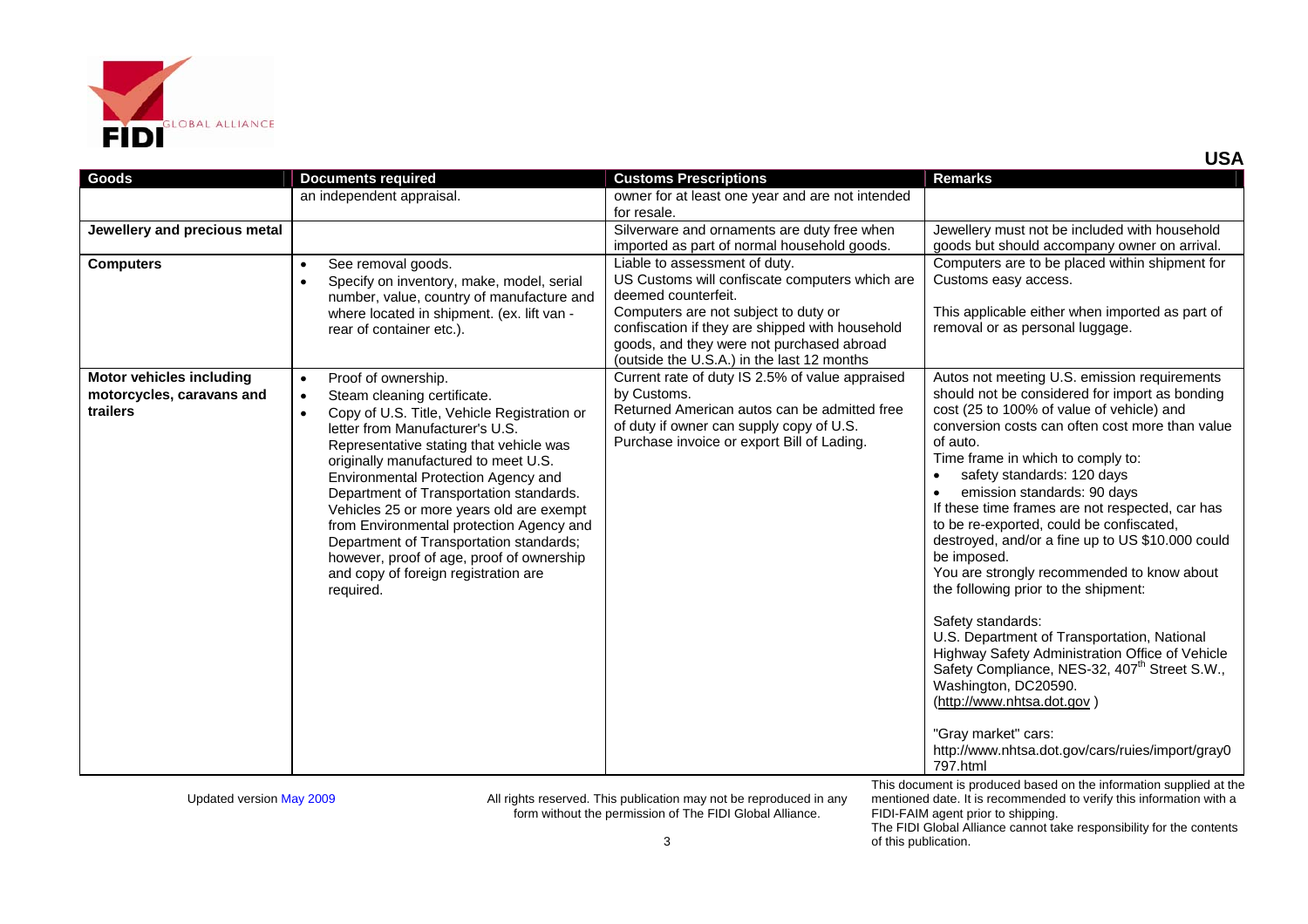

| Goods                                  | <b>Documents required</b>                                                                                                                                                                                                                                                                                                                                                                                                                                                                                                                                                                                                                                                                                                                                                                                                                                                                                                        | <b>Customs Prescriptions</b>                                                                   | <b>Remarks</b>                                                                                                                                                                                                                                                                                                             |
|----------------------------------------|----------------------------------------------------------------------------------------------------------------------------------------------------------------------------------------------------------------------------------------------------------------------------------------------------------------------------------------------------------------------------------------------------------------------------------------------------------------------------------------------------------------------------------------------------------------------------------------------------------------------------------------------------------------------------------------------------------------------------------------------------------------------------------------------------------------------------------------------------------------------------------------------------------------------------------|------------------------------------------------------------------------------------------------|----------------------------------------------------------------------------------------------------------------------------------------------------------------------------------------------------------------------------------------------------------------------------------------------------------------------------|
|                                        |                                                                                                                                                                                                                                                                                                                                                                                                                                                                                                                                                                                                                                                                                                                                                                                                                                                                                                                                  |                                                                                                | Emission standards:<br>U.S. Environmental Protection Agency, Office of<br>Air, Noise & Radiation, Washington, DC 20460<br><b>IMPORTANT</b><br>Non-conforming vehicles should be shipped<br>separately so that they don't delay the clearance<br>of the removals.                                                           |
| <b>Boats</b>                           | Not subject to above emission rules.                                                                                                                                                                                                                                                                                                                                                                                                                                                                                                                                                                                                                                                                                                                                                                                                                                                                                             | Duty free if part of household goods, owned at<br>least one year and not for re-sale.          |                                                                                                                                                                                                                                                                                                                            |
| Wine and alcoholic<br>beverages        | Descriptive inventory.<br>Licence may be required.<br>$\bullet$                                                                                                                                                                                                                                                                                                                                                                                                                                                                                                                                                                                                                                                                                                                                                                                                                                                                  | Subject to various rates of duty and taxes.                                                    | Do not recommend importing. Some states<br>prohibit entry and Customs will confiscate.                                                                                                                                                                                                                                     |
| <b>Food</b>                            | As from May 6, 2009 the Food and Drug Administration (FDA) requires the submission to<br>FDA of prior notice of food, including animal feed, that is imported or offered for import into<br>the United States.<br>Prior notice be submitted to FDA electronically via either the U.S. Customs and Border<br>Protection (CBP or Customs) Automated Broker Interface (ABI) of the Automated<br><b>Commercial System (ACS) or the FDA Prior Notice System Interface (FDA PNSI).</b><br>The information must be submitted and confirmed electronically as facially complete by FDA<br>for review no less than 8 hours (for food arriving by water), 4 hours (for food arriving by air<br>or land/rail), and 2 hours (for food arriving by land/road) before the food arrives at the port of<br>arrival.<br>Food imported or offered for import without adequate prior notice is subject to refusal and,<br>if refused, must be held. |                                                                                                | The link to information of prior notice and<br>this rule changes is:<br>http://www.cfsan.fda.gov/~pn/cpgpn7.html<br>Omitting to provide the authorities with the<br>required information may result in delays, fines<br>or even seizure of the shipment by the<br>government.<br>Rules apply to beverages as well as food. |
|                                        | Shippers must provide the authorities with advance notice of Human and Animal food shipments.<br>This can be done by accessing the following website: http://www.fda.gov/oc/bioterrorism/bioact.html<br>Once all the details of a shipment are reported the FDA will provide a registration Number, which<br>must be stated on all Bills of Lading as well as Air Way Bills.                                                                                                                                                                                                                                                                                                                                                                                                                                                                                                                                                     |                                                                                                |                                                                                                                                                                                                                                                                                                                            |
| <b>Plants</b>                          |                                                                                                                                                                                                                                                                                                                                                                                                                                                                                                                                                                                                                                                                                                                                                                                                                                                                                                                                  | Prohibited.                                                                                    |                                                                                                                                                                                                                                                                                                                            |
| <b>Firearms and dangerous</b><br>goods | Any firearms acquired overseas require<br>approved U.S. Alcohol, Tobacco & Firearms                                                                                                                                                                                                                                                                                                                                                                                                                                                                                                                                                                                                                                                                                                                                                                                                                                              | Same person can import firearms purchased by<br>importer in the U.S. back to the U.S. provided | Explosives and other dangerous goods are<br>either prohibited or require special permits.                                                                                                                                                                                                                                  |

This document is produced based on the information supplied at the mentioned date. It is recommended to verify this information with a FIDI-FAIM agent prior to shipping.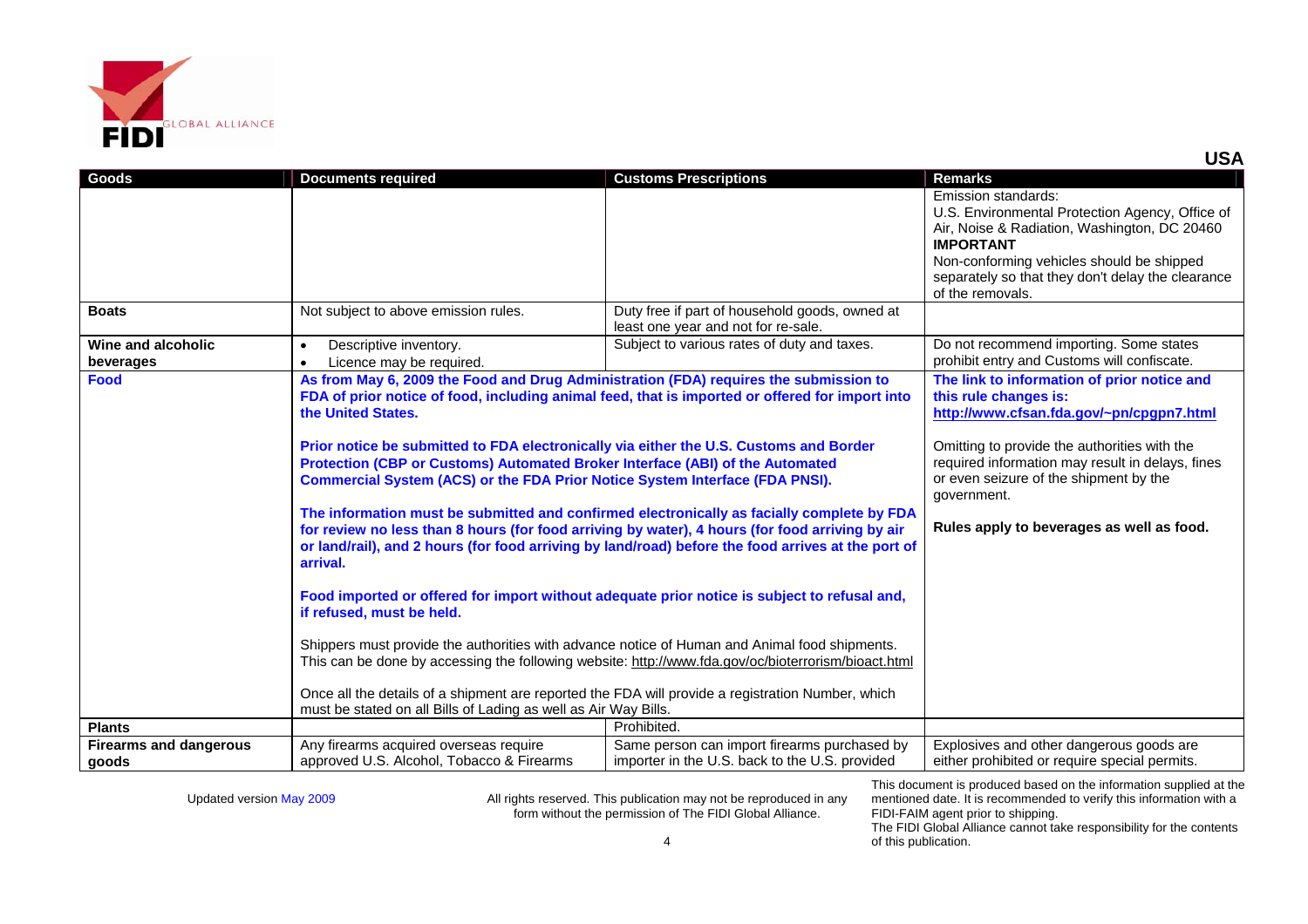

| Goods                                                             | <b>Documents required</b>                                                                                                                                                                                                                                                                               | <b>Customs Prescriptions</b>                                                                                                                                                                                                                                                                                                                                                                                                                                                                                                                                                                                                                                                                                                                 | <b>Remarks</b>                                                                                                                                                                                                                                                                                                                                                                                                                                                                                                                                                 |
|-------------------------------------------------------------------|---------------------------------------------------------------------------------------------------------------------------------------------------------------------------------------------------------------------------------------------------------------------------------------------------------|----------------------------------------------------------------------------------------------------------------------------------------------------------------------------------------------------------------------------------------------------------------------------------------------------------------------------------------------------------------------------------------------------------------------------------------------------------------------------------------------------------------------------------------------------------------------------------------------------------------------------------------------------------------------------------------------------------------------------------------------|----------------------------------------------------------------------------------------------------------------------------------------------------------------------------------------------------------------------------------------------------------------------------------------------------------------------------------------------------------------------------------------------------------------------------------------------------------------------------------------------------------------------------------------------------------------|
|                                                                   | (ATF) permit before importing to the U.S.                                                                                                                                                                                                                                                               | firearms were registered with U.S.<br>Customs before being exported from the United<br>States.                                                                                                                                                                                                                                                                                                                                                                                                                                                                                                                                                                                                                                               |                                                                                                                                                                                                                                                                                                                                                                                                                                                                                                                                                                |
| <b>Pets</b>                                                       | Proof of inoculation.                                                                                                                                                                                                                                                                                   | Birds and exotic pets subject to quarantine<br>period.                                                                                                                                                                                                                                                                                                                                                                                                                                                                                                                                                                                                                                                                                       | Make prior telex arrangements with US agent for<br>meeting plane on arrival, clearing, and kennel<br>placement.                                                                                                                                                                                                                                                                                                                                                                                                                                                |
| Pornographic material,<br>unprocessed furs, skins                 |                                                                                                                                                                                                                                                                                                         | Importation prohibited.                                                                                                                                                                                                                                                                                                                                                                                                                                                                                                                                                                                                                                                                                                                      |                                                                                                                                                                                                                                                                                                                                                                                                                                                                                                                                                                |
| Narcotics, drugs,<br><b>incitements</b>                           |                                                                                                                                                                                                                                                                                                         | Importation prohibited.                                                                                                                                                                                                                                                                                                                                                                                                                                                                                                                                                                                                                                                                                                                      |                                                                                                                                                                                                                                                                                                                                                                                                                                                                                                                                                                |
| <b>Fumigation of</b><br>imported and exported<br>wooden materials | The USA Government adopted<br>ISPM-15 (International standards for<br>Phytosanitary Measures Publication 15:<br>Guidelines for Regulating Wood Packaging<br>Material in International Trade (aka NIFM-15) to<br>standardise the treatment of wood packing<br>materials used for the transport of goods. | Effective as from September 16, 2005,<br>shipments into or out of the USA in wooden<br>packaging, will have to have a Seal, which<br>certifies that the shipment has received the<br>required treatment (HT) Heated Treatment (a<br>minimum wood core temperature of 56°C for a<br>minimum of 30 minutes) or<br>Methyl Bromide Treatment [the minimum<br>temperature should not be less than 10°C and<br>the minimum exposure time should not fall below<br>16 hours]).<br>The wood packing material must be marked in a<br>visible location on each article, on at least two<br>opposite sides of the article with a legible and<br>permanent mark in black ink. Labels and<br>adhesives are not allowed. The mark should be<br>as follows: | This does not apply to wood packing materials<br>manufactured of:<br>Raw wood of 6 mm thickness or less<br>Processed wood produced by glue, heat<br>and pressure, or a combination thereof<br>Plywood sheets & agglomerated sawdust<br>sheet<br>Oriented wooden fibre sheets<br>Sawdust & Wooden fibre<br>If you have questions, please contact agents in<br>the USA or consult the ISPM publication 15 at:<br>https://www.ippc.int/servlet/CDSServlet?status=<br>ND0zNTIyNSZjdG5faW5mb192aWV3X3NpemU<br>9Y3RuX2luZm9fdmlld19mdWxsJjY9ZW4mMzM<br>9KiYzNz1rb3M~ |

This document is produced based on the information supplied at the mentioned date. It is recommended to verify this information with a FIDI-FAIM agent prior to shipping.